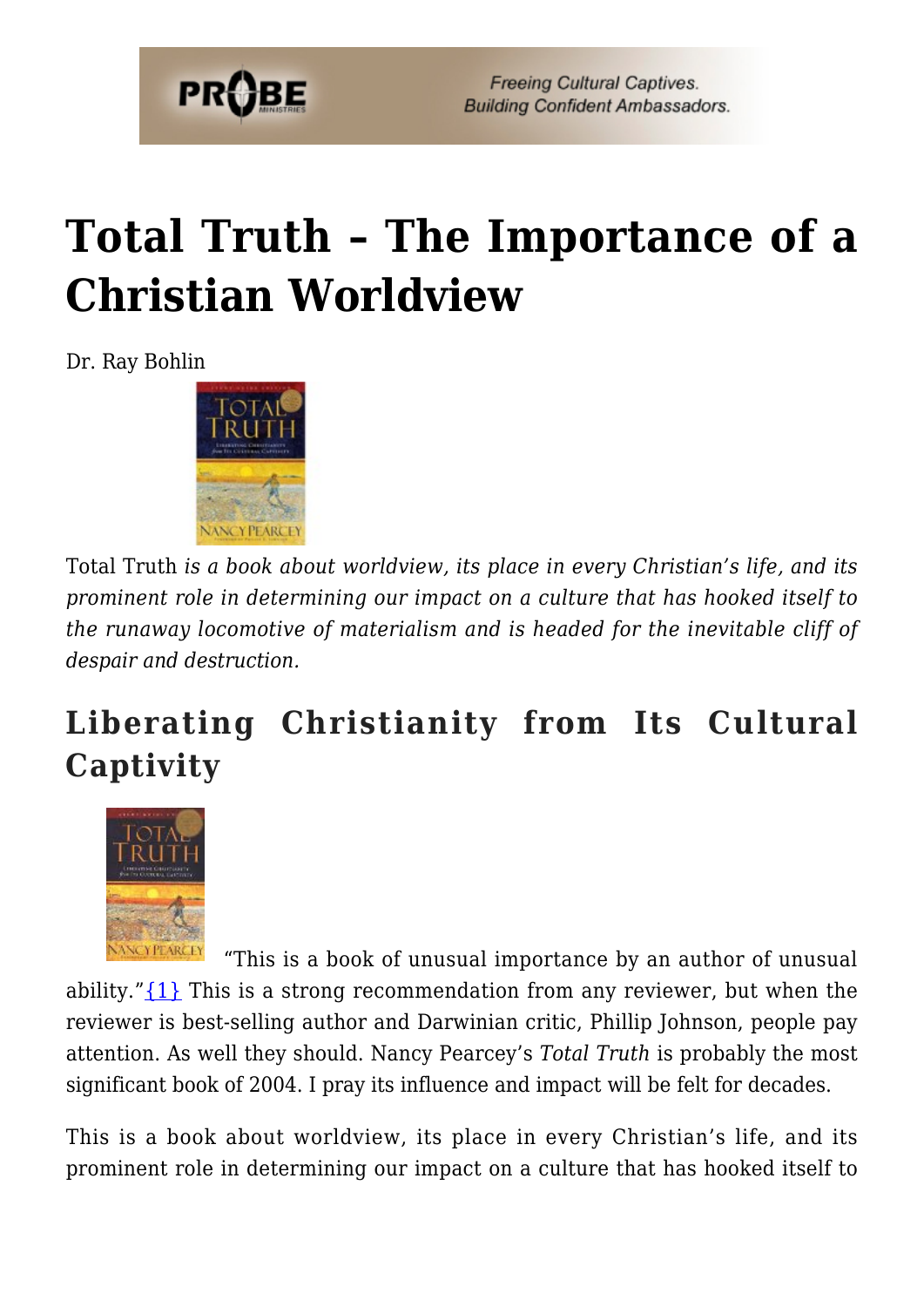

the runaway locomotive of materialism and is headed for the inevitable cliff of despair and destruction.

While the concept of worldview has wiggled its way into the consciousness of some in the Christian community, it remains largely a buzzword used in the context of political discussions and fundraising for Christian parachurch organizations. But politics only reflects the culture, so working to change the political landscape without changing the way we think is not as productive as some thought it would be.

One of the extreme threats to Christianity in this country is the effect of the culture on our youth and, consequently, on the future of the church in America. Pearcey says, "As Christian parents, pastors, teachers, and youth group leaders, we constantly see young people pulled down by the undertow of powerful cultural trends. If all we give them is a 'heart' religion, it will not be strong enough to counter the lure of attractive but dangerous ideas…. Training young people to develop a Christian mind is no longer an option; it is part of their necessary survival equipment." $\{2\}$ 

Here at Probe Ministries we have recognized this threat for all of our thirty-two years of ministry. We continue the fight with our Mind Games conferences, Web site, and radio ministries. We address young people particularly in our week-long summer [Mind Games Camp.](https://probe.org/mind-games) Students are exposed to the competing worldviews and challenged to think critically about their own faith, to be able to give a reason for the hope that they have with gentleness and respect.

In the rest of this article we will look at the four parts of Pearcey's *Total Truth*. In Part 1, she documents the attempts to restrict the influence of Christianity by instituting the current prisons of the split between sacred and secular, private and public, and fact and value. In Part 2 she deftly shows the importance of Creation to any worldview and summarizes the new findings of science which strongly support Intelligent Design. In Part 3, she peels back the shroud of history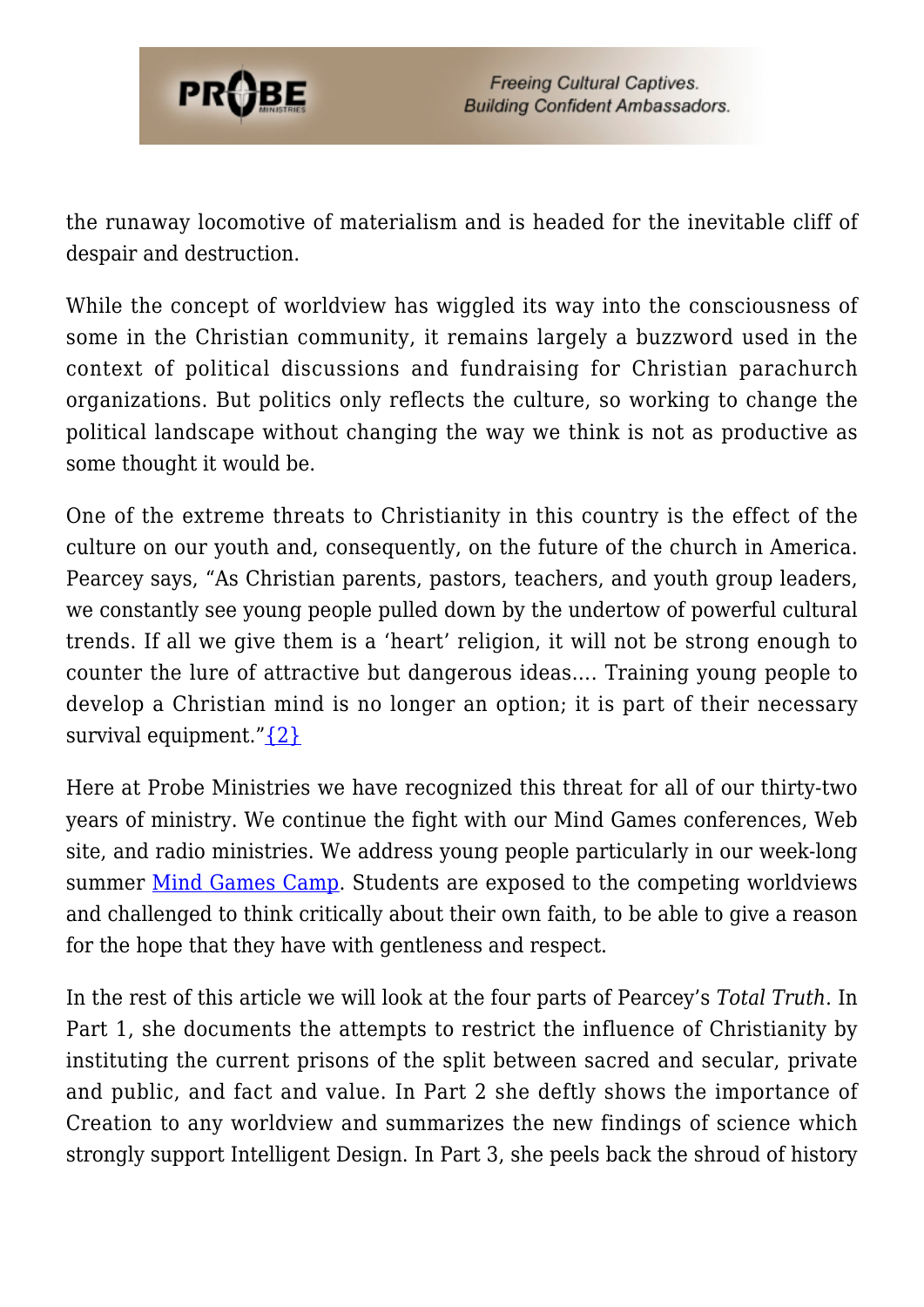

to discover how evangelicalism got itself into this mess. And in Part 4, she revisits Francis Schaeffer's admonition that the heart of worldview thinking lies in its personal application, putting all of life under the Lordship of Christ.

#### **The Sacred/Secular Split**

In the first part of the book, Pearcey explores what has become known as the sacred/secular split. That is to say that things of religion, or the sacred, have no intersection with the secular. Another way of putting it is to refer to the split as a private/public split. We all make personal choices in our lives, but these should remain private, such as our religious or moral choices. One should never allow personal or private choices to intersect with your public life. That would be shoving your religion down someone else's throat, as the popular saying goes.

One more phrase of expressing the same dichotomy is the fact/value split. We all have values that we are entitled to, but our values are personal and unverifiable choices among many options. These values should not try to intersect with the facts, that is, things everyone knows to be true. The creation/evolution discussion is a case in point. We are told repeatedly that evolution is science or fact and creation is based on a religious preference or value. The two cannot intersect.

The late Christopher Reeve made this split quite evident in a speech to a group of students at Yale University on the topic of embryonic stem cell research. He said, "When matters of public policy are debated, no religions should have a place at the table." $\{3\}$  In other words keep your sacred, private values to yourself. In the public square, we can only discuss the facts in a secular context.

Far too many Christians have bought into this line of thinking or have been cowered into it. Pearcey tells of a man who was a deacon in his church, taught Sunday School, tithed generously and was looked upon as a model Christian. Yet his job at the law firm was to investigate the contracts with clients no longer wanted by the firm to see what loopholes were available to get them out of the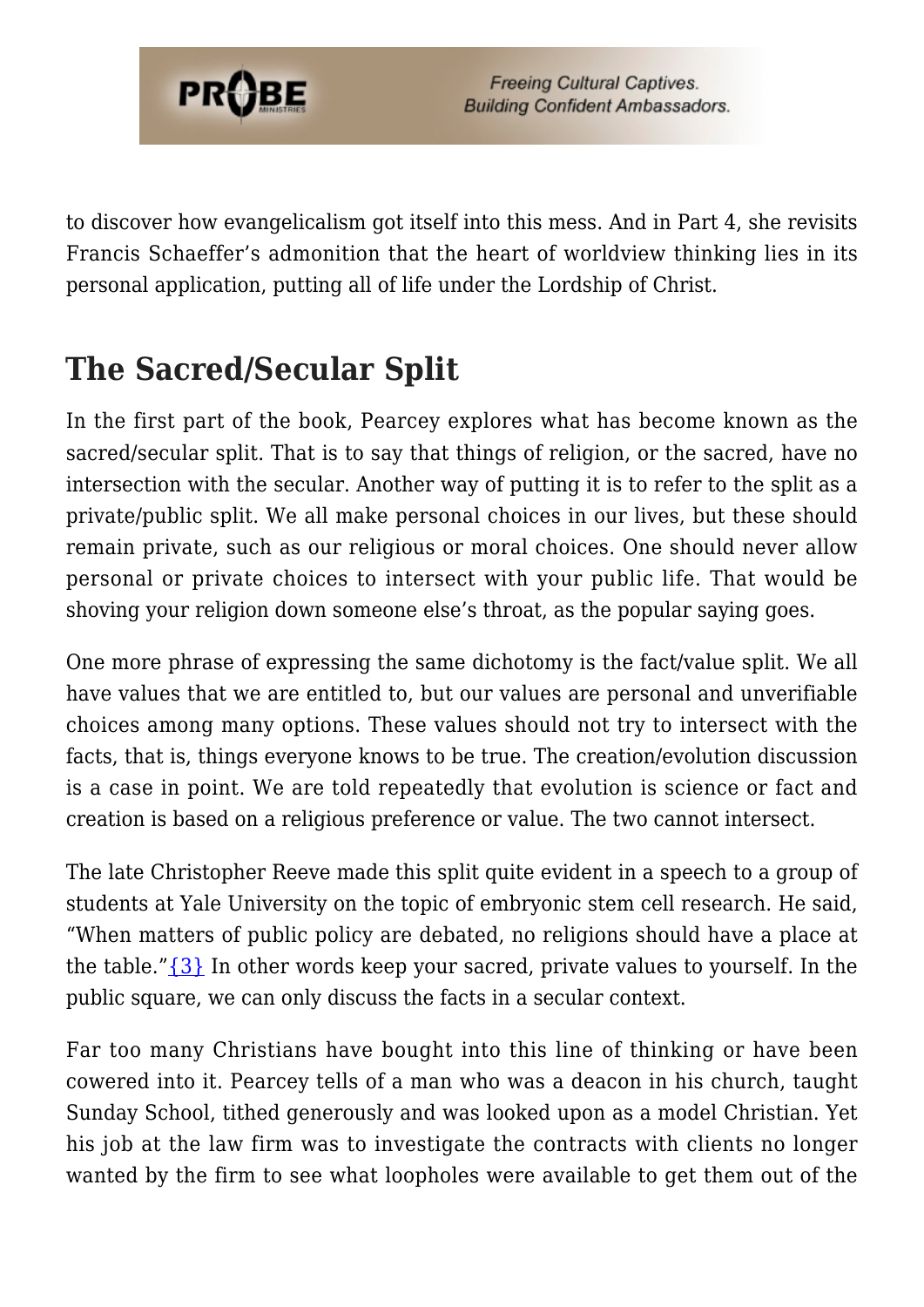

contract. He saw no link between his Christian faith and his work. $\{4\}$ 

We fall into these thinking traps because we don't understand worldviews in general and the Christian worldview in particular. Pearcey outlines a threefold test of any worldview to help get a grasp on what they mean for thought and life: Creation, Fall, and Redemption. Every worldview has some story of where everything came from — Creation. Then each worldview proceeds to tells us that something is wrong with human society  $-$  the Fall  $-$  and then each worldview offers a solution — Redemption. Using this tool you will be better able to diagnose a worldview and whether it speaks the truth.

### **The Importance of Beginnings**

The second part of Pearcey's book discusses the vitally important controversy over evolution and how it is taught in our schools. There is a clear philosophical filibuster masquerading as science in classrooms around the country.

In the opening chapter of this section, she tells the all too familiar story of a religious young man who is confronted with evolution in the seventh grade. Seeing the immediate contradiction between this theory and the Bible, the young man receives no help from teachers or clergy. He is left thinking that his "faith" has no answers to his questions. By the time he finishes school in Harvard, he is a committed atheist. $\{5\}$ 

The same story is repeated thousands of times every year. The faith of many young people has been wrecked on the shoals of Darwinism. Whoever has the power to define the story of creation in a culture is the *de facto* priesthood and largely determines what the dominant worldview will be.

On *Probe* we have discussed the problems of evolution and the evidence for Intelligent Design numerous times. Now Pearcey makes the case that this is far more than a scientific discussion. It is at the heart of the culture war we are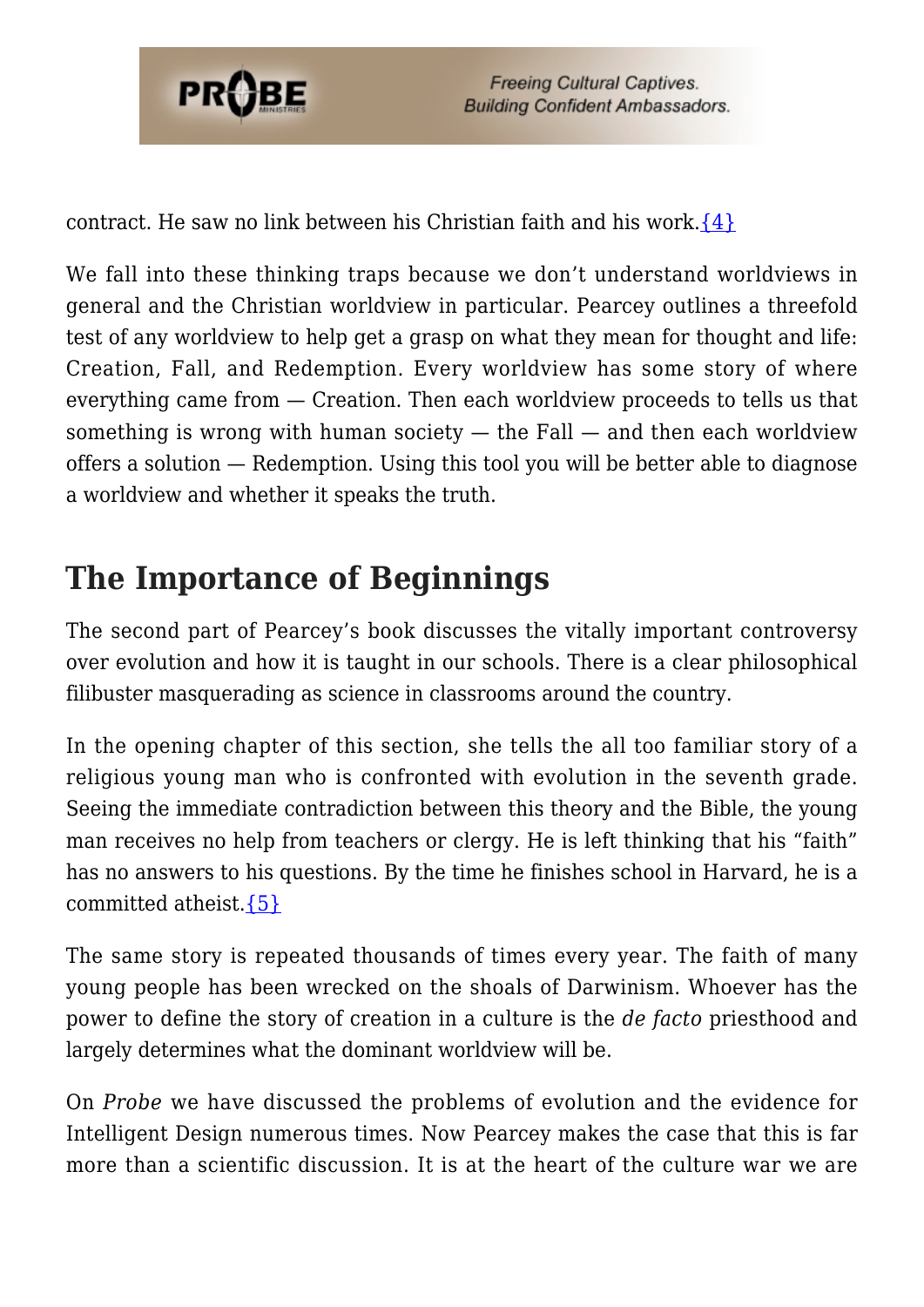

immersed in. Darwinism has had a far reaching impact on American thought, and we need a better grasp of the issue to better fight the battle we are in.

To show the prevalence of naturalistic Darwinian thinking Pearcey quotes from a Berenstain Bears book on nature titled *The Bears Nature Guide*. "As the book opens, the Bear family invites us to go on a nature walk; after turning a few pages, we come to a two-page spread with a dazzling sunrise and the words spelled out in capital letters: Nature… is all that IS, or WAS, or EVER WILL BE." $\{6\}$  Clearly this is presented as scientific fact and should not be doubted.

Pearcey guides the reader through a well presented description of the major problems with the evidence concerning Darwinism. But more importantly, she clearly shows that the problem is not just the evidence. Most Darwinists accept the meager evidence because their worldview demands it. Naturalism requires a naturalistic story of creation, and since they are convinced of naturalism, some form of evolution must be true. She quotes a Kansas State University professor as saying, "Even if all the data point to an intelligent designer, such an hypothesis is excluded from science because it is not naturalistic." $\{7\}$ 

Pearcey goes on to show that Darwinism has continued to progressively influence nearly all realms of intellectual endeavor. From biology to anthropology to ethics to law to philosophy to even theology, Darwinism shows its muscle. Darwinism is indeed a universal acid that systematically cuts through all branches of human thought. We ignore it at our peril.

#### **How Did We Get in This Mess?**

Nancy Pearcey titles the third section of her book, "How We Lost Our Minds." She begins with a typical story of conversion from sin of a young man named Denzel. As Denzel seeks to grow and understand his newfound faith, he is stymied by leaders who can't answer his questions and is told to just have faith in the simple things.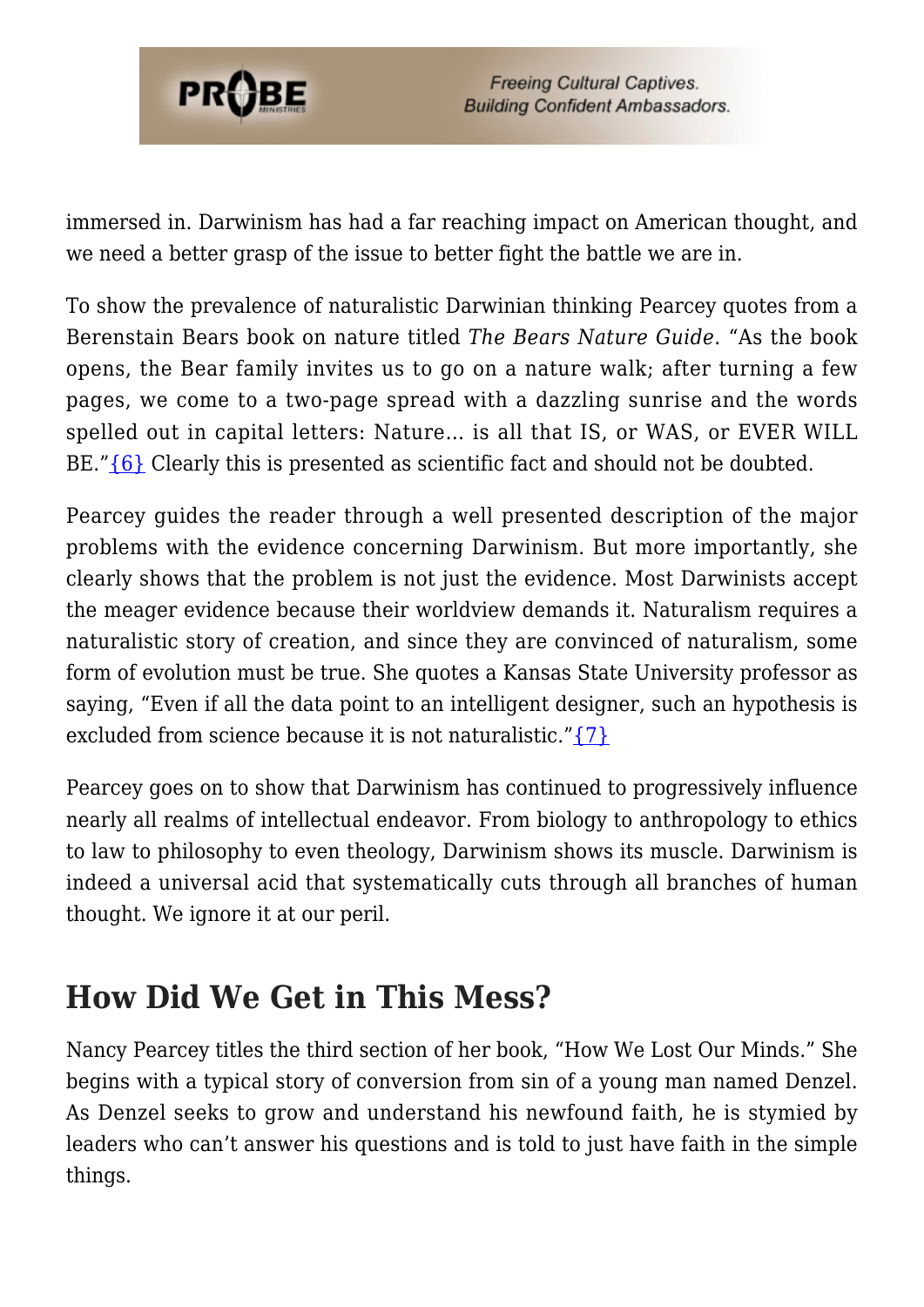

**Freeing Cultural Captives. Building Confident Ambassadors.** 

When Denzel gets a job, he is confused by those from other religions and cults who all seem to have answers for people's questions. Only the Christians are unable to defend themselves from skeptics and believers of other stripes. Eventually he finds work at a Christian bookstore and finds the nectar he has been hungry for. But he had to look and look hard. Denzel has learned that many in the evangelical movement have a largely anti-intellectual bias.

Where did that come from? Today one can still hear preachers of various stripes make fun of those of higher learning whether philosophers, scientists, or even theologians. The root of this anti-intellectualism is found in the early days of our country. America was founded by idealists and individualists. Many had suffered religious persecution and were looking for someplace to practice their faith apart from ecclesiastical authority. The democratic ideals of the original colonies and the newly independent United States of America seemed like just the right place.

When the early American seminaries became infected with the theological liberalism spawned by the Enlightenment, many rebelled against any form of church hierarchy, believing it couldn't be trusted. With the opening of the great frontiers, great opportunities for evangelism sprouted at the same time. Out of this came the First Great Awakening. The early revivalists directed their message to individuals, exhorting them to make independent decisions, Jonathan Edwards being a notable exception. Emotional and experiential conversions brought bigger crowds. Some began to even see a formula that brought about large numbers of conversions.

There arose a suspicion that Christianity had become hopelessly corrupted sometime after the apostolic age. The task at hand was to leapfrog back 1,800 years to restore the original purity of the church. Suddenly, the great works of Augustine, Aquinas, Luther, Calvin, and others were seen as unnecessary.  $\{8\}$ Evangelicals were cut off from their historical and theological roots. The evangelical movement as a whole became focused on rugged American selfinterest and self-assertion, a strong principle of Darwinian naturalism.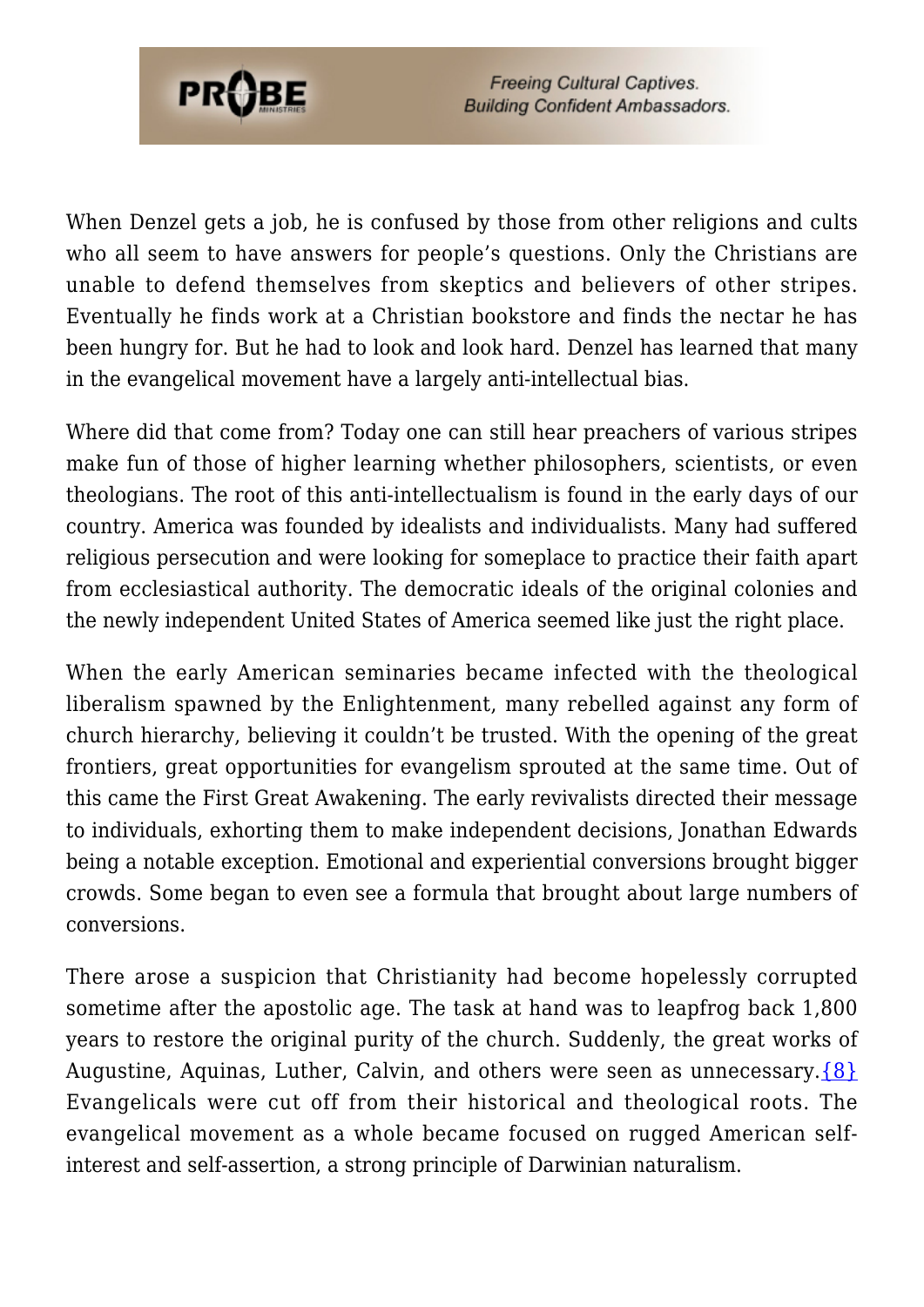

This is still evident today in the prevalence of church-hoppers. Many view their church through an individualistic grid which says if the church leadership doesn't do things the way I would prefer and doesn't listen to me, I will take my family and go elsewhere.

The roots of anti-intellectualism run deep and find surprisingly fresh support from Darwinian naturalism. So how do we recover?

## **Living It Out**

In the final chapter of *Total Truth*, Pearcey rings out a call to authenticity, not just with respect to the intellectual underpinnings of the Christian worldview, but also to how we live it out.

On the final page she cites a Zogby/Forbes poll that asked respondents what they would most like to be known for. Intelligence? Good looks? Sense of humor? Unexpectedly, fully one half of all respondents said they would most like to be known for being authentic.

Pearcey concludes: "In a world of spin and hype, the postmodern generation is searching desperately for something real and authentic. They will not take Christians seriously unless our churches and parachurch organizations demonstrate an authentic way of life – unless they are communities that exhibit the character of God in their relationships and mode of living." $\{9\}$ 

For most of the chapter Pearcey highlights examples of both sides of this call, people and ministries who claim Christ but use the world's naturalistic methods, particularly in fund-raising, marketing, and focusing on a personality rather than the message. She also points to people such as Richard Wurmbrand and Francis Schaeffer who lived out their Christian worldview without flashy results and hyped conferences and campaigns.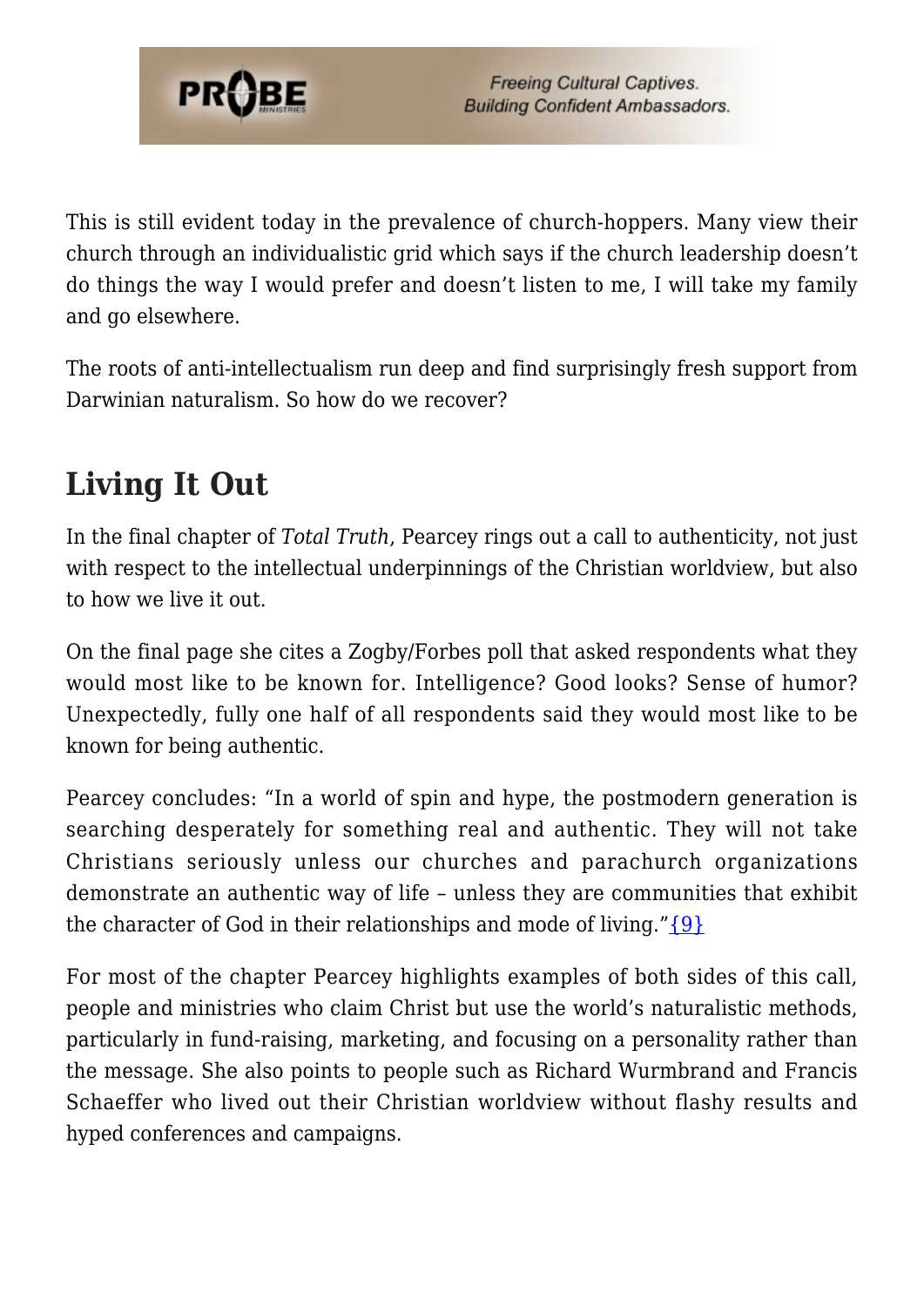

Most of us at Probe Ministries were heavily influenced by Francis Schaeffer, his ministry at L'Abri Switzerland, and his books. Many Christians whose youth spanned the turbulent '60s and '70s found Schaeffer a glowing beacon of truth and relevance in a world turned upside down by protests, drugs, war, crime, racism, and skepticism. Essentially, Schaeffer believed the gospel to be total truth. If that was the case, then living by a Christian worldview ought to be able to give real answers to real questions from real people.

We believe that what the postmodern world is searching for, what will most satisfy its craving for authenticity, is the person of Jesus Christ. They can only see Him in our lives and our answers to real questions. Our Web site at Probe.org is filled with the total truth of the Christian worldview. In our ["Answers to E-Mail"](https://www.probe.org/probe-answers-emails/) [section](https://www.probe.org/probe-answers-emails/) you can see authenticity lived out as we answer real questions and attacks with truth, respect, and gentleness.

We're certainly not perfect. We have much to learn and correct as we search out the answers to today's questions. We struggle with the funding and marketing of our ministry using methods that work but do not manipulate, coerce, or misrepresent who we are and what we do. Nancy Pearcey has challenged all of us in ministry, no less those of us at Probe Ministries, to always put Jesus first, people second, and ministry third.

#### **Notes**

<span id="page-7-0"></span>1. Phillip Johnson, in the Foreword to Nancy Pearcey, *Total Truth: Liberating Christianity from Its Cultural Captivity* (Wheaton, Ill.: Crossway Books, 2004), 11.

- <span id="page-7-1"></span>2. Pearcey, 19.
- <span id="page-7-2"></span>3. Christopher Reeve quoted by Pearcey, 22.
- <span id="page-7-3"></span>4. Pearcey, 97-98.
- <span id="page-7-4"></span>5. Ibid., 153-154.
- <span id="page-7-5"></span>6. Ibid., 157.
- <span id="page-7-7"></span><span id="page-7-6"></span>7. Ibid, 168.